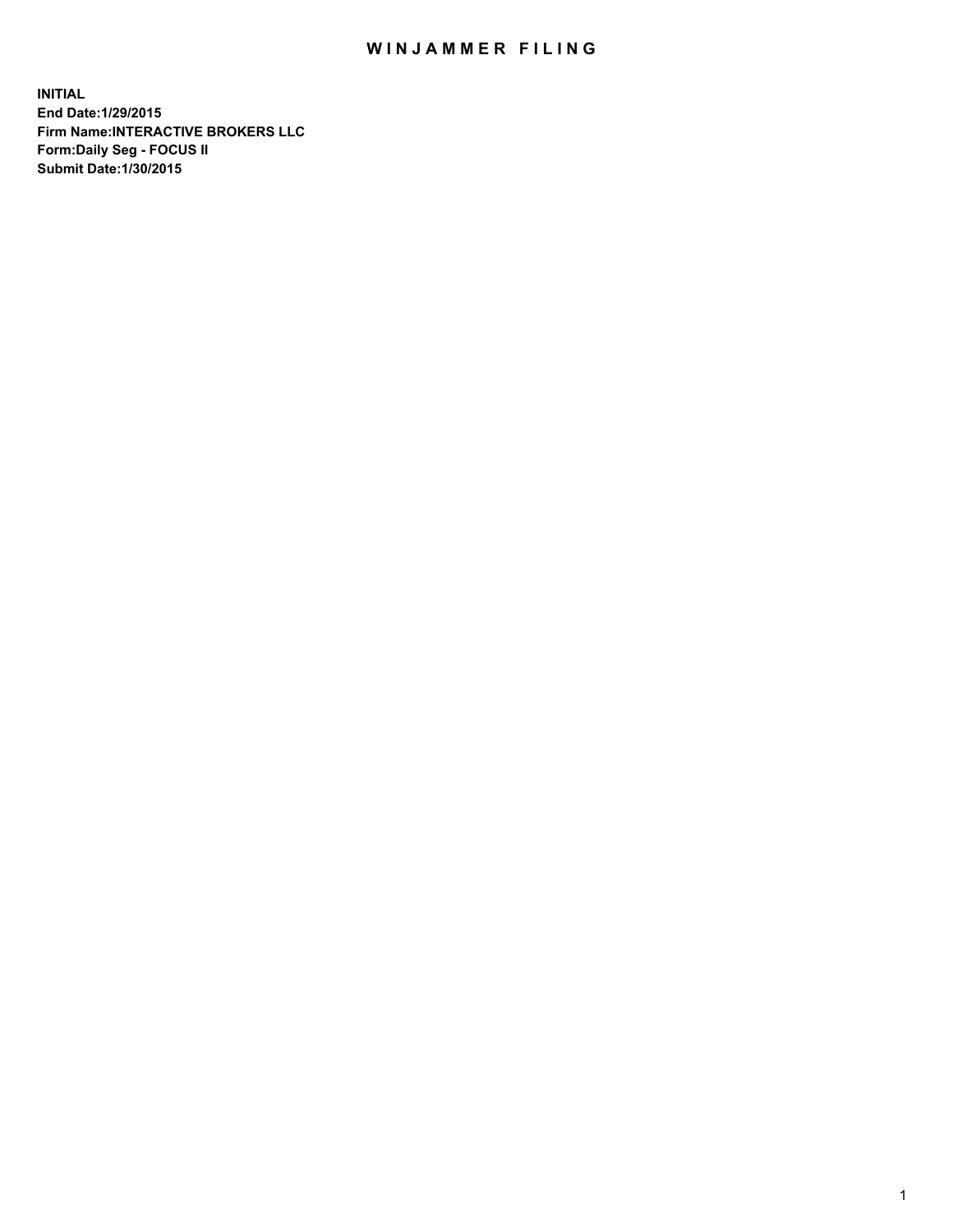## **INITIAL End Date:1/29/2015 Firm Name:INTERACTIVE BROKERS LLC Form:Daily Seg - FOCUS II Submit Date:1/30/2015 Daily Segregation - Cover Page**

| Name of Company<br><b>Contact Name</b><br><b>Contact Phone Number</b><br><b>Contact Email Address</b>                                                                                                                                                                                                                          | <b>INTERACTIVE BROKERS LLC</b><br><b>Michael Ellman</b><br>203-422-8926<br>mellman@interactivebrokers.co<br>$m$ |
|--------------------------------------------------------------------------------------------------------------------------------------------------------------------------------------------------------------------------------------------------------------------------------------------------------------------------------|-----------------------------------------------------------------------------------------------------------------|
| FCM's Customer Segregated Funds Residual Interest Target (choose one):<br>a. Minimum dollar amount: ; or<br>b. Minimum percentage of customer segregated funds required:% ; or<br>c. Dollar amount range between: and; or<br>d. Percentage range of customer segregated funds required between:% and%.                         | $\overline{\mathbf{0}}$<br>0<br>155,000,000 245,000,000<br>0 <sub>0</sub>                                       |
| FCM's Customer Secured Amount Funds Residual Interest Target (choose one):<br>a. Minimum dollar amount: ; or<br>b. Minimum percentage of customer secured funds required:% ; or<br>c. Dollar amount range between: and; or<br>d. Percentage range of customer secured funds required between:% and%.                           | $\overline{\mathbf{0}}$<br>0<br>80,000,000 120,000,000<br>0 <sub>0</sub>                                        |
| FCM's Cleared Swaps Customer Collateral Residual Interest Target (choose one):<br>a. Minimum dollar amount: ; or<br>b. Minimum percentage of cleared swaps customer collateral required:% ; or<br>c. Dollar amount range between: and; or<br>d. Percentage range of cleared swaps customer collateral required between:% and%. | $\overline{\mathbf{0}}$<br>$\underline{\mathbf{0}}$<br>0 <sub>0</sub><br>0 <sub>0</sub>                         |
| Current ANC:on<br><b>Broker Dealer Minimum</b><br>Debit/Deficit - CustomersCurrent AmountGross Amount<br>Domestic Debit/Deficit<br>Foreign Debit/Deficit                                                                                                                                                                       | 2,679,861,903 29-JAN-2015<br>273,897,295<br>4,542,375<br>7,382,334 0                                            |
| Debit/Deficit - Non CustomersCurrent AmountGross Amount<br>Domestic Debit/Deficit<br>Foreign Debit/Deficit<br>Proprietary Profit/Loss<br>Domestic Profit/Loss<br>Foreign Profit/Loss                                                                                                                                           | 0 <sub>0</sub><br>0 <sub>0</sub><br>$\overline{\mathbf{0}}$<br>$\overline{\mathbf{0}}$                          |
| Proprietary Open Trade Equity<br>Domestic OTE<br>Foreign OTE<br><b>SPAN</b><br><b>Customer SPAN Calculation</b>                                                                                                                                                                                                                | $\underline{\mathbf{0}}$<br><u>0</u><br>1,165,940,728                                                           |
| Non-Customer SPAN Calcualation<br><b>Proprietary Capital Charges</b><br>Minimum Dollar Amount Requirement<br>Other NFA Dollar Amount Requirement                                                                                                                                                                               | 38,783,656<br><u>0</u><br>20,000,000 [7465]<br>21,991,599 [7475]                                                |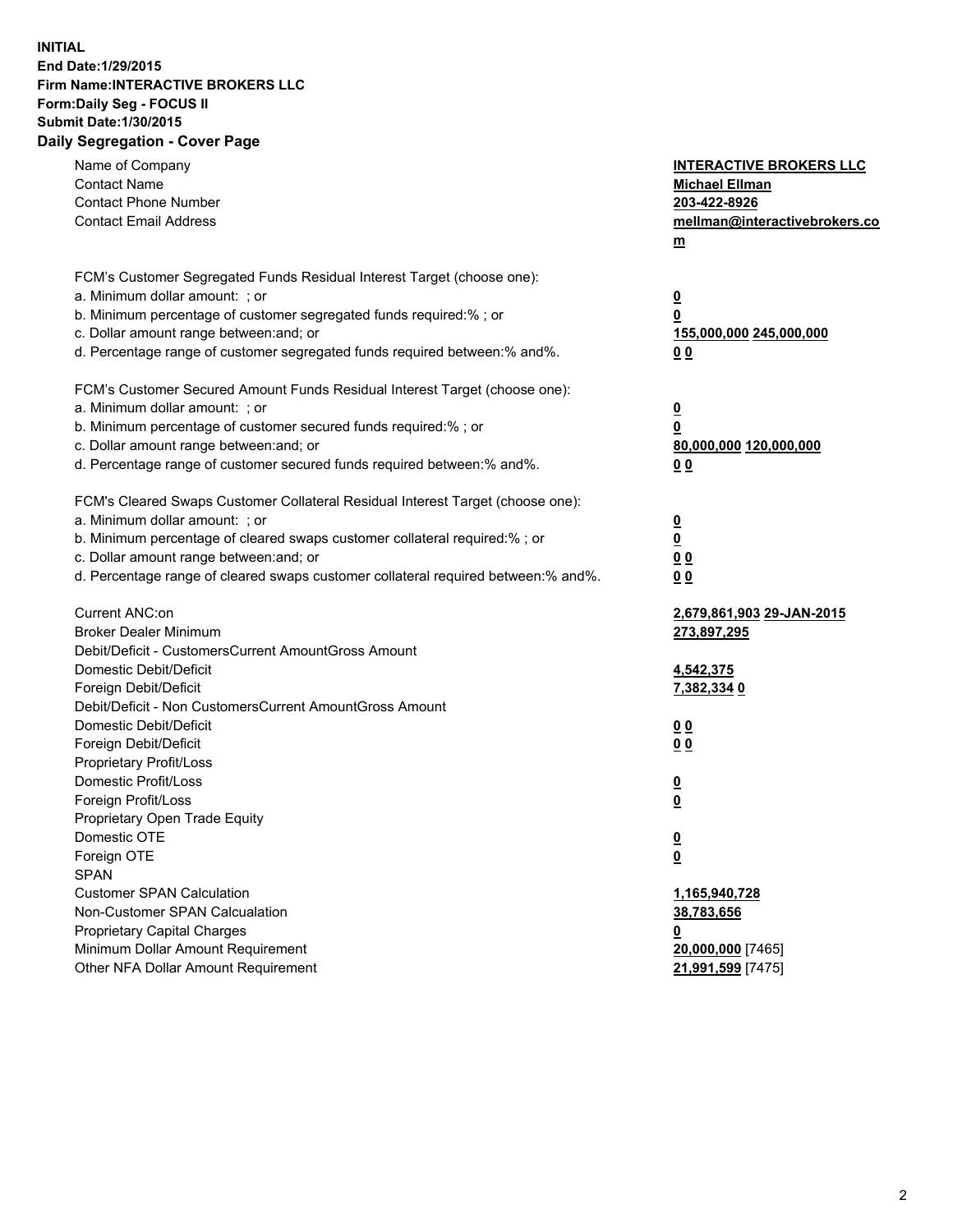## **INITIAL End Date:1/29/2015 Firm Name:INTERACTIVE BROKERS LLC Form:Daily Seg - FOCUS II Submit Date:1/30/2015 Daily Segregation - Secured Amounts**

|     | Dany Ocgregation - Oceanea Annoanta                                                         |                                   |
|-----|---------------------------------------------------------------------------------------------|-----------------------------------|
|     | Foreign Futures and Foreign Options Secured Amounts                                         |                                   |
|     | Amount required to be set aside pursuant to law, rule or regulation of a foreign            | $0$ [7305]                        |
|     | government or a rule of a self-regulatory organization authorized thereunder                |                                   |
| 1.  | Net ledger balance - Foreign Futures and Foreign Option Trading - All Customers             |                                   |
|     | A. Cash                                                                                     | 343,838,349 [7315]                |
|     | B. Securities (at market)                                                                   | $0$ [7317]                        |
| 2.  | Net unrealized profit (loss) in open futures contracts traded on a foreign board of trade   | 12,894,959 [7325]                 |
| 3.  | Exchange traded options                                                                     |                                   |
|     | a. Market value of open option contracts purchased on a foreign board of trade              | <b>155,325</b> [7335]             |
|     | b. Market value of open contracts granted (sold) on a foreign board of trade                | <u>-74,550</u> [7337]             |
| 4.  | Net equity (deficit) (add lines 1.2. and 3.)                                                | 356,814,083 [7345]                |
| 5.  | Account liquidating to a deficit and account with a debit balances - gross amount           | <mark>7,382,334</mark> [7351]     |
|     | Less: amount offset by customer owned securities                                            | 0 [7352] 7,382,334 [7354]         |
| 6.  | Amount required to be set aside as the secured amount - Net Liquidating Equity              | 364,196,417 [7355]                |
|     | Method (add lines 4 and 5)                                                                  |                                   |
| 7.  | Greater of amount required to be set aside pursuant to foreign jurisdiction (above) or line | 364, 196, 417 [7360]              |
|     | 6.                                                                                          |                                   |
|     | FUNDS DEPOSITED IN SEPARATE REGULATION 30.7 ACCOUNTS                                        |                                   |
| 1.  | Cash in banks                                                                               |                                   |
|     | A. Banks located in the United States                                                       | 403,865,255 [7500]                |
|     | B. Other banks qualified under Regulation 30.7                                              | 0 [7520] 403,865,255 [7530]       |
| 2.  | Securities                                                                                  |                                   |
|     | A. In safekeeping with banks located in the United States                                   | $0$ [7540]                        |
|     | B. In safekeeping with other banks qualified under Regulation 30.7                          | 0 [7560] 0 [7570]                 |
| 3.  | Equities with registered futures commission merchants                                       |                                   |
|     | A. Cash                                                                                     | $0$ [7580]                        |
|     | <b>B.</b> Securities                                                                        | $0$ [7590]                        |
|     | C. Unrealized gain (loss) on open futures contracts                                         | $0$ [7600]                        |
|     | D. Value of long option contracts                                                           | $0$ [7610]                        |
|     | E. Value of short option contracts                                                          | 0 [7615] 0 [7620]                 |
| 4.  | Amounts held by clearing organizations of foreign boards of trade                           |                                   |
|     | A. Cash                                                                                     | $0$ [7640]                        |
|     | <b>B.</b> Securities                                                                        | $0$ [7650]                        |
|     | C. Amount due to (from) clearing organization - daily variation                             | $0$ [7660]                        |
|     | D. Value of long option contracts                                                           | $0$ [7670]                        |
|     | E. Value of short option contracts                                                          | 0 [7675] 0 [7680]                 |
| 5.  | Amounts held by members of foreign boards of trade                                          |                                   |
|     | A. Cash                                                                                     | 124,969,586 [7700]                |
|     | <b>B.</b> Securities                                                                        | $0$ [7710]                        |
|     | C. Unrealized gain (loss) on open futures contracts                                         | 2,062,536 [7720]                  |
|     | D. Value of long option contracts                                                           | 155,328 [7730]                    |
|     | E. Value of short option contracts                                                          | -74,551 [7735] 127,112,899 [7740] |
| 6.  | Amounts with other depositories designated by a foreign board of trade                      | $0$ [7760]                        |
| 7.  | Segregated funds on hand                                                                    | $0$ [7765]                        |
| 8.  | Total funds in separate section 30.7 accounts                                               | 530,978,154 [7770]                |
| 9.  | Excess (deficiency) Set Aside for Secured Amount (subtract line 7 Secured Statement         | 166,781,737 [7380]                |
|     | Page 1 from Line 8)                                                                         |                                   |
| 10. | Management Target Amount for Excess funds in separate section 30.7 accounts                 | 80,000,000 [7780]                 |
| 11. | Excess (deficiency) funds in separate 30.7 accounts over (under) Management Target          | 86,781,737 [7785]                 |
|     |                                                                                             |                                   |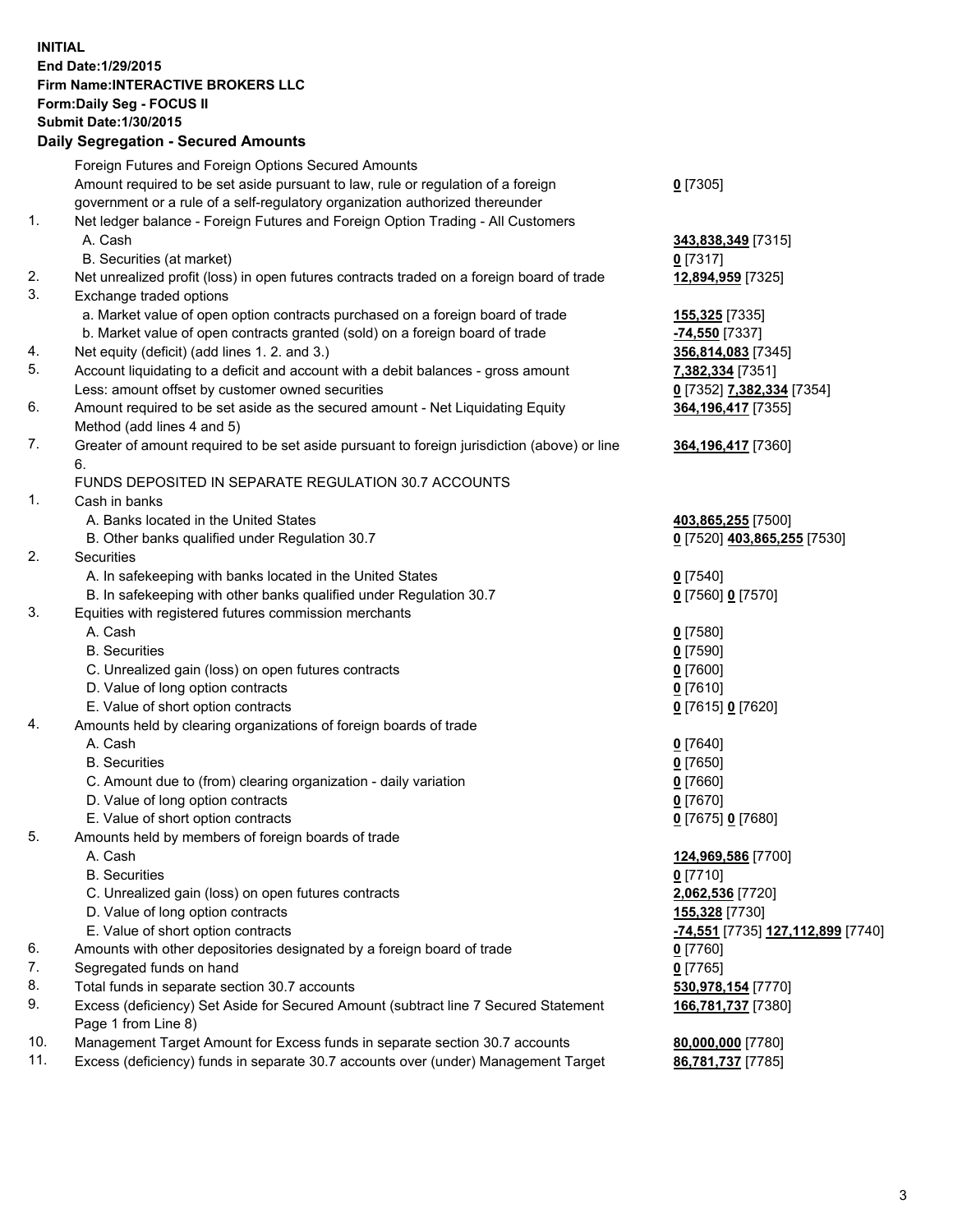**INITIAL End Date:1/29/2015 Firm Name:INTERACTIVE BROKERS LLC Form:Daily Seg - FOCUS II Submit Date:1/30/2015 Daily Segregation - Segregation Statement** SEGREGATION REQUIREMENTS(Section 4d(2) of the CEAct) 1. Net ledger balance A. Cash **2,390,981,914** [7010] B. Securities (at market) **0** [7020] 2. Net unrealized profit (loss) in open futures contracts traded on a contract market **102,197,580** [7030] 3. Exchange traded options A. Add market value of open option contracts purchased on a contract market **120,200,884** [7032] B. Deduct market value of open option contracts granted (sold) on a contract market **-205,718,735** [7033] 4. Net equity (deficit) (add lines 1, 2 and 3) **2,407,661,643** [7040] 5. Accounts liquidating to a deficit and accounts with debit balances - gross amount **4,542,375** [7045] Less: amount offset by customer securities **0** [7047] **4,542,375** [7050] 6. Amount required to be segregated (add lines 4 and 5) **2,412,204,018** [7060] FUNDS IN SEGREGATED ACCOUNTS 7. Deposited in segregated funds bank accounts A. Cash **468,144,971** [7070] B. Securities representing investments of customers' funds (at market) **1,228,338,993** [7080] C. Securities held for particular customers or option customers in lieu of cash (at market) **0** [7090] 8. Margins on deposit with derivatives clearing organizations of contract markets A. Cash **22,008,856** [7100] B. Securities representing investments of customers' funds (at market) **100,061,739** [7110] C. Securities held for particular customers or option customers in lieu of cash (at market) **0** [7120] 9. Net settlement from (to) derivatives clearing organizations of contract markets **461,703** [7130] 10. Exchange traded options A. Value of open long option contracts **1,385,549** [7132] B. Value of open short option contracts **-11,535,505** [7133] 11. Net equities with other FCMs A. Net liquidating equity **-32,177,358** [7140] B. Securities representing investments of customers' funds (at market) **840,395,763** [7160] C. Securities held for particular customers or option customers in lieu of cash (at market) **0** [7170] 12. Segregated funds on hand **0** [7150] 13. Total amount in segregation (add lines 7 through 12) **2,617,084,711** [7180] 14. Excess (deficiency) funds in segregation (subtract line 6 from line 13) **204,880,693** [7190] 15. Management Target Amount for Excess funds in segregation **155,000,000** [7194]

16. Excess (deficiency) funds in segregation over (under) Management Target Amount Excess

**49,880,693** [7198]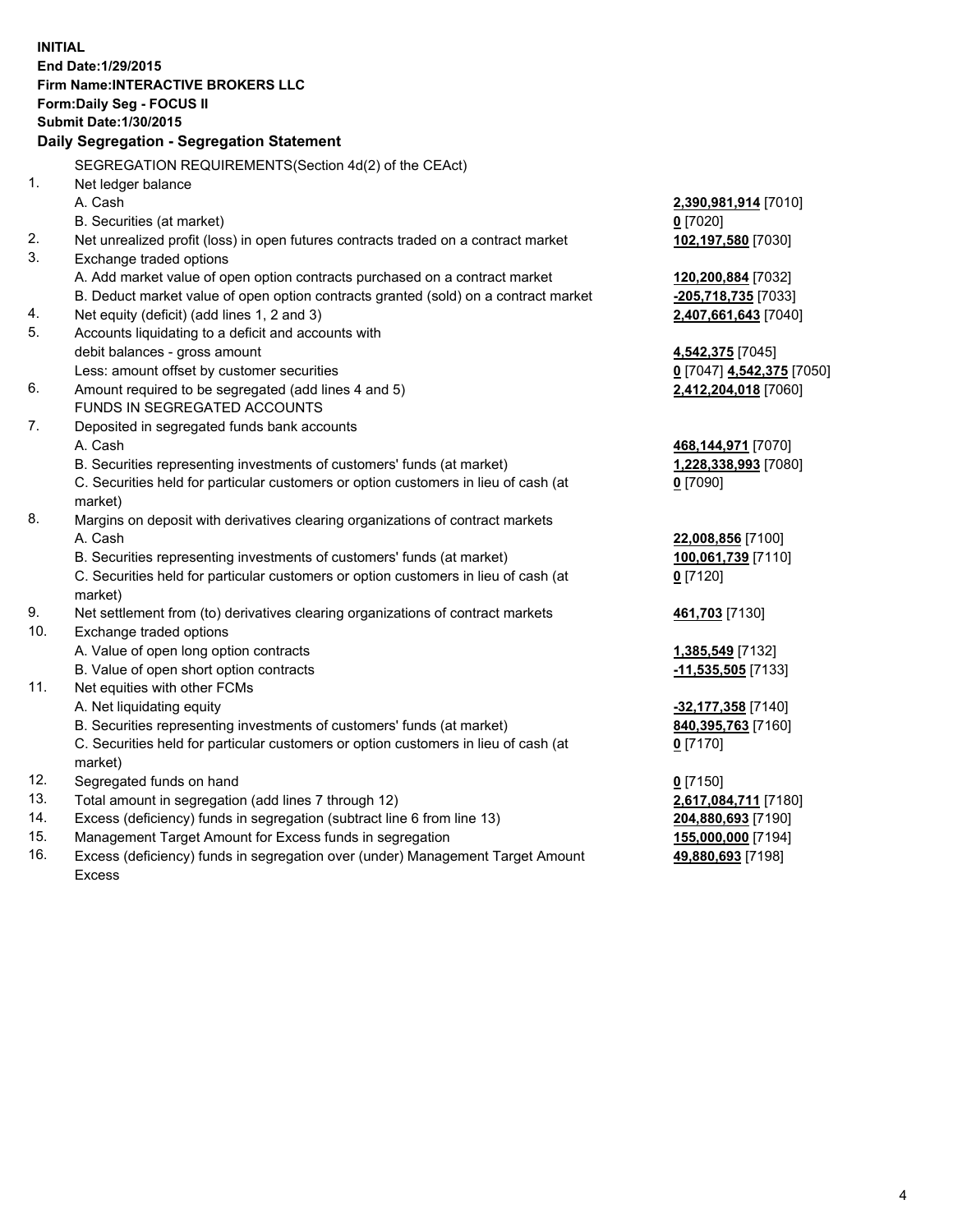## **INITIAL End Date:1/29/2015 Firm Name:INTERACTIVE BROKERS LLC Form:Daily Seg - FOCUS II Submit Date:1/30/2015 Daily Segregation - Supplemental**

| $\blacksquare$           | Total gross margin deficiencies - Segregated Funds Origin                              | 56,499 [9100] |
|--------------------------|----------------------------------------------------------------------------------------|---------------|
| $\sim$                   | Total gross margin deficiencies - Secured Funds Origin                                 | 738 [9101]    |
| $\blacksquare$           | Total gross margin deficiencies - Cleared Swaps Customer Collateral Funds Origin       | $0$ [9102]    |
| $\blacksquare$           | Total gross margin deficiencies - Noncustomer and Proprietary Accounts Origin          | $0$ [9103]    |
| $\blacksquare$           | Total number of accounts contributing to total gross margin deficiencies - Segregated  | 5 [9104]      |
|                          | Funds Origin                                                                           |               |
| $\blacksquare$           | Total number of accounts contributing to total gross margin deficiencies - Secured     | 1 [9105]      |
|                          | <b>Funds Origin</b>                                                                    |               |
| $\blacksquare$           | Total number of accounts contributing to the total gross margin deficiencies - Cleared | $0$ [9106]    |
|                          | Swaps Customer Collateral Funds Origin                                                 |               |
| -                        | Total number of accounts contributing to the total gross margin deficiencies -         | $0$ [9107]    |
|                          | Noncustomer and Proprietary Accounts Origin                                            |               |
| $\overline{\phantom{0}}$ | Upload a copy of the firm's daily margin report the FCM uses to issue margin calls     |               |
|                          | which corresponds with the reporting date.                                             |               |

01.29.2015 Commodity Margin Deficiency Report V01.xls